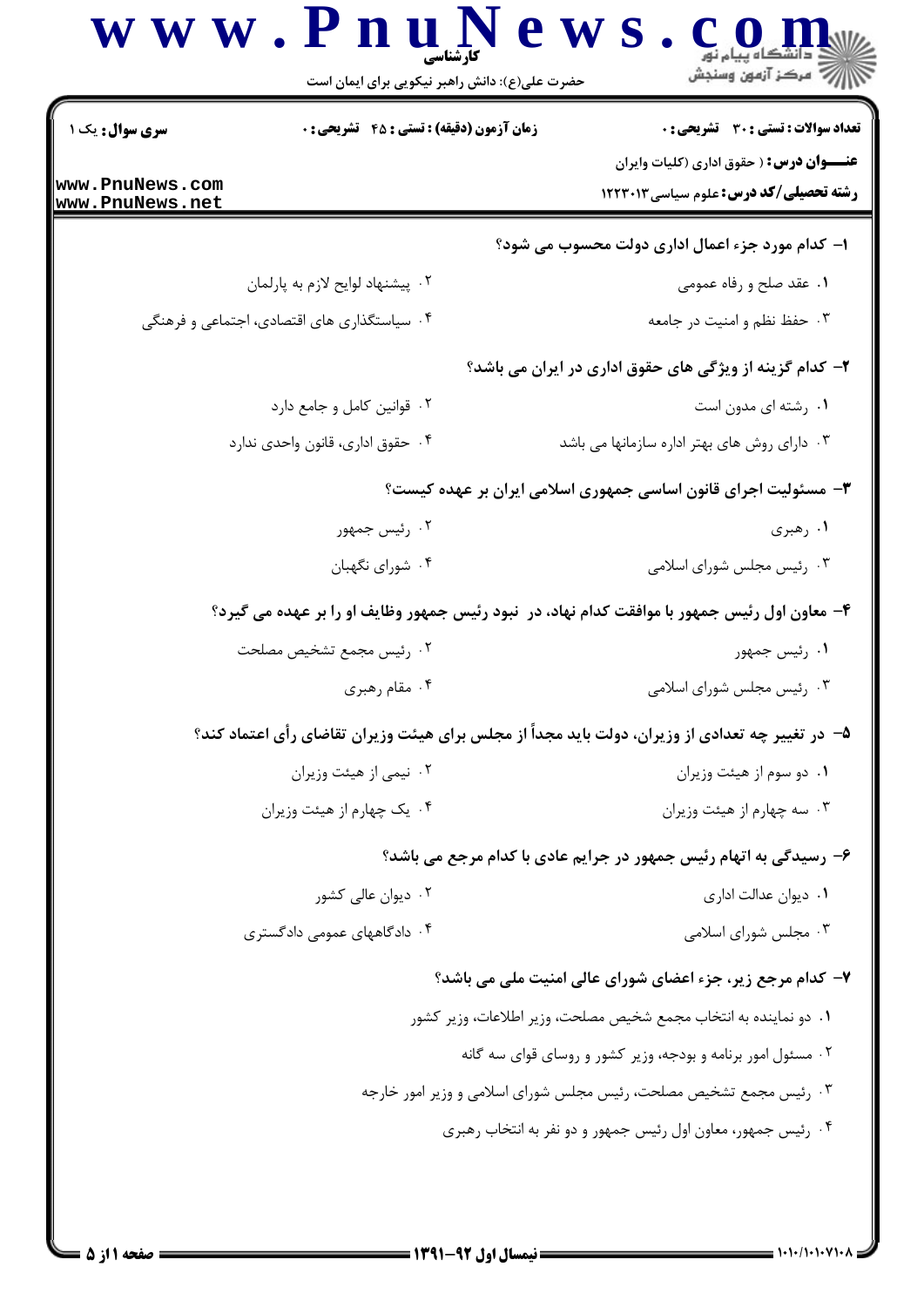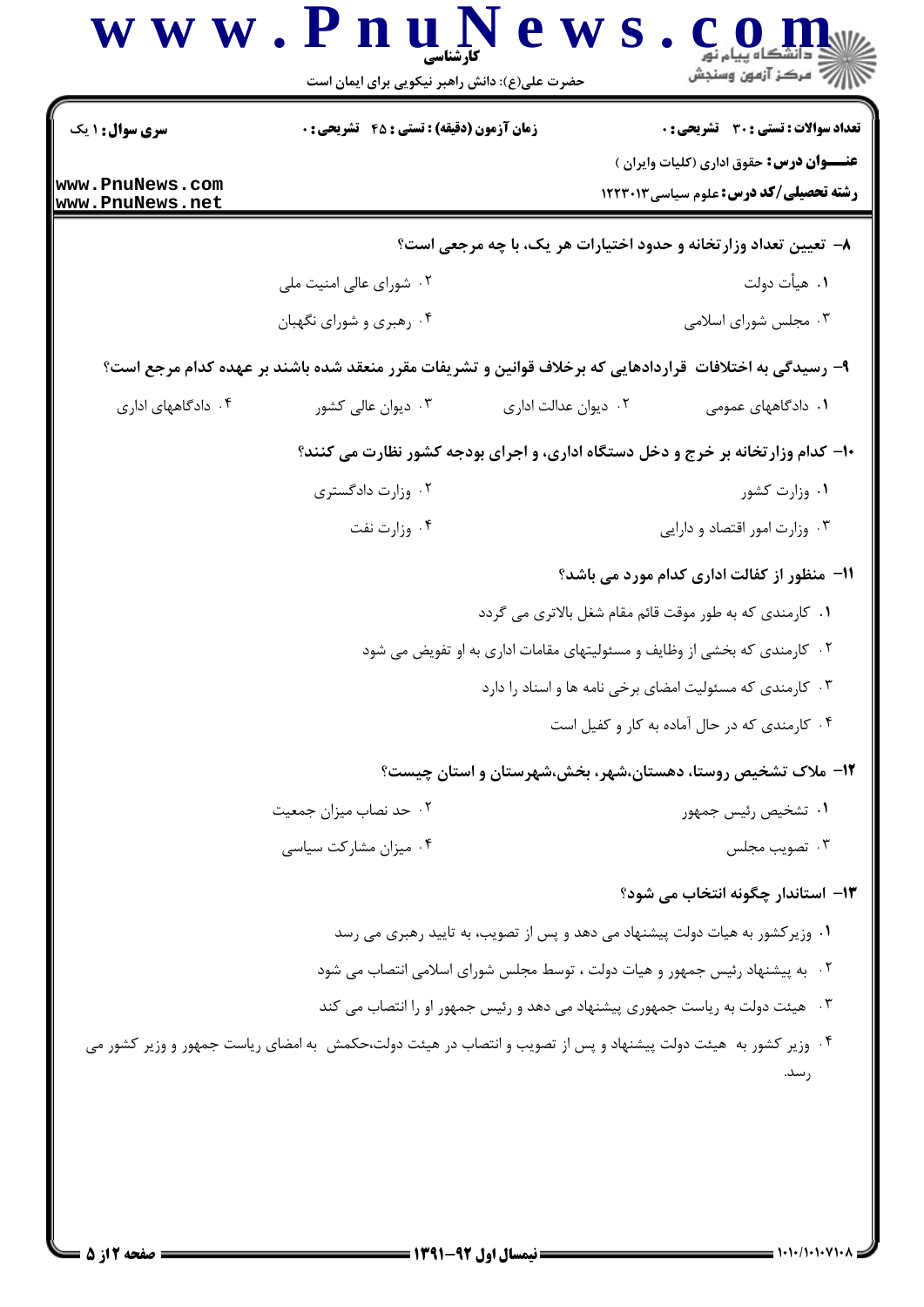## www.PnuN ews.com است.<br>استان مرکز آزمون وسنڊش حضرت علی(ع): دانش راهبر نیکویی برای ایمان است

**سری سوال :** ۱ یک **تعداد سوالات : تستي : 30 ٪ تشريحي : 0 زمان آزمون (دقیقه) : تستی : 45 ٪ تشریحی : 0 عنـــوان درس:** حقوق اداري (كليات وايران ) www.PnuNews.com **رشته تحصیلی/کد درس:** علوم سیاسی ۱۲۲۳۰۱۳ www.PnuNews.net ۱۴- فرماندار به چه صورتی انتصاب می شود؟ ٠١. با حكم مستقيم رئيس جمهور منصوب مي شود ۰۲ بنا به پیشنهاد وزیر کشور و انتصاب ریاست جمهور منصوب می شود ۰۳ از طرف وزیر کشور با جلب نظر استاندار منصوب می شود ۰۴ از طرف معاون سیاسی استانداری پیشنهاد و از طرف استاندار منصوب می شود. ۱۵– کوچک ترین واحد تقسیمات کشوری کدام مورد است؟ دهستان  $\cdot$ ۰۲ روستا ۱. مزرعه ۰۴ بخش ۱۶– در انتخابات شورا های اسلامی شهر و روستا، انتخاب کنندگان باید کدام شرایط را دارا باشند؟ ۰۲ تابعیت ایران ۰۱ وفاداری به قانون اساسی ۰۳ داشتن حداقل ۲۵ سال ۰۴ داشتن سواد خواندن و نوشتن ۱۷- عزل شهردار توسط کدام مرجع صورت می گیرد؟ ۰۴ مجلس شورای اسلامی ۰۳ رياست جمهور ۰۲ شوراهای اسلامی شهر ۰۱ وزارت کشور 18- مرجع سلب عضویت از اعضای شوراهای اسلامی شهر چه مرجعی است؟ ۰۱ با دادگاه های دادگستری و پیشنهاد ان به وزیر کشور ۰۲ با پیشنهاد وزیر کشور و هیات حل اختلاف مرکزی ۰۳ به پیشنهاد هیات اختلاف استان و تصویب وزیر کشور ۰۴ پیشنهاد هیات حل اختلاف استان و تصویب هیات حل اختلاف مرکزی **۱۹- شهردار برای چند سال انتخاب می شود؟** ۰۲ چهار سال ۰۱ دو سال ۰۴ به نظر منتصبین بستگی دارد ۰۳ پنج سال ۲۰- سازمان شهرداری های کشور وابسته به کدام سازمان است؟ ۰۲ وابسته به شهرداری تهران ۰۱ وابسته به مجلس عالی شورای اسلامی ۰۳ وابسته به شورای اسلامی شهر تهران ۰۴ وابسته به وزارت کشور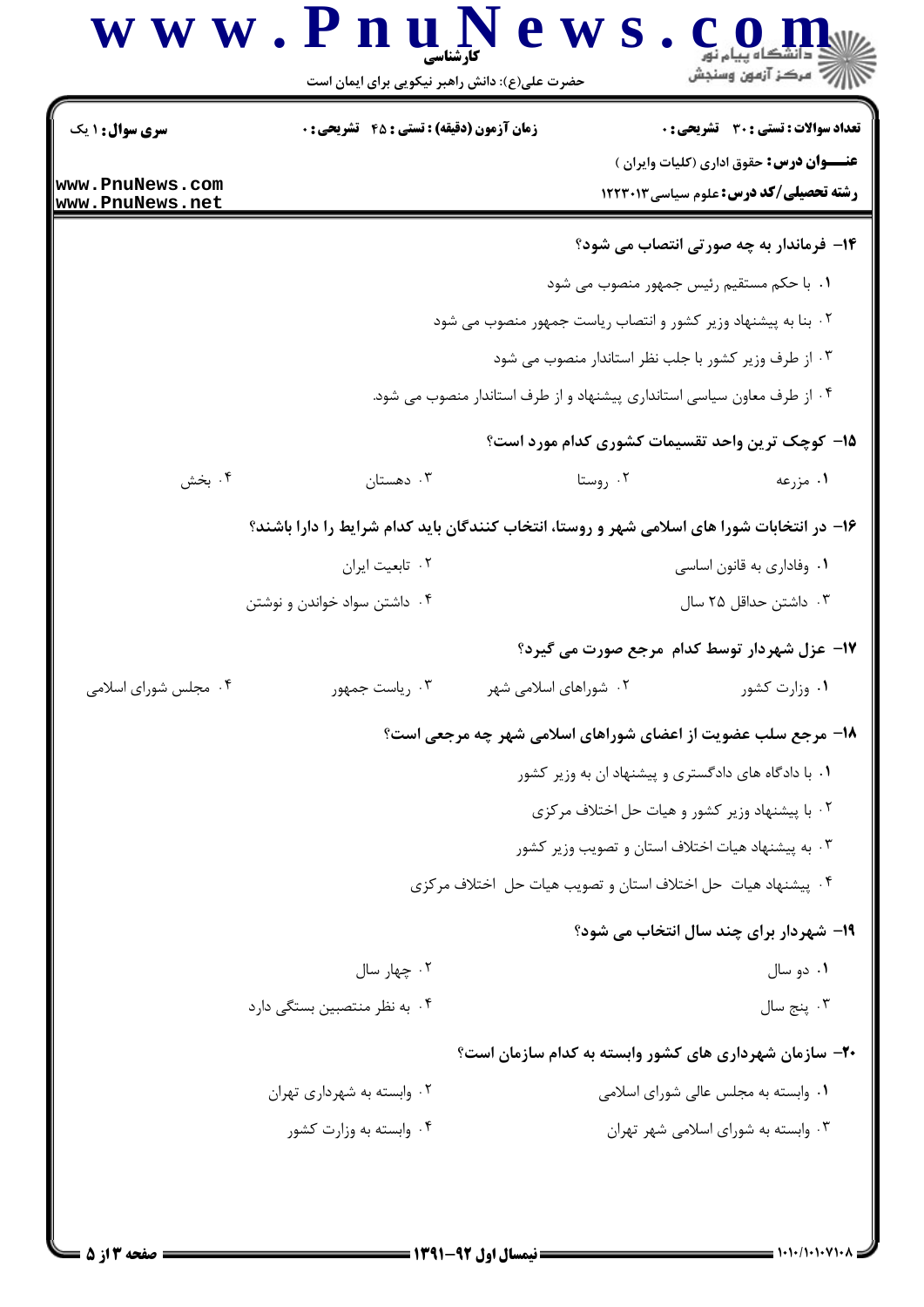|                                                    | حضرت علی(ع): دانش راهبر نیکویی برای ایمان است                                                                        |                                                                  | ≤ دانشڪاه پيام نو <b>ر</b><br>∥7 مرکز آزمون وسنڊش                                                 |
|----------------------------------------------------|----------------------------------------------------------------------------------------------------------------------|------------------------------------------------------------------|---------------------------------------------------------------------------------------------------|
| <b>سری سوال :</b> ۱ یک                             | <b>زمان آزمون (دقیقه) : تستی : 45 تشریحی : 0</b>                                                                     |                                                                  | <b>تعداد سوالات : تستی : 30 ٪ تشریحی : 0</b>                                                      |
| www.PnuNews.com<br>www.PnuNews.net                 |                                                                                                                      |                                                                  | عنـــوان درس: حقوق اداری (کلیات وایران )<br>رشته تحصیلی/کد درس: علوم سیاسی ۱۲۲۳۰۱۳                |
|                                                    | <b>۳۱</b> – این دسته از مستخدمین بر طبق اختیاراتی که قوانین خاص به وزیر و یا سازمانهای دولتی داده شده است به استخدام |                                                                  | در آمده اند؟                                                                                      |
| ۰۴ مستخدمین روزمزد                                 | ۰۳ مستخدمین پیمانی                                                                                                   | ۲. مستخدمین حکمی                                                 | ٠١ مستخدمين قراردادي                                                                              |
|                                                    |                                                                                                                      |                                                                  | ۲۲- ریاست شورای عالی اداری از وظایف کدام نهاد می باشد؟                                            |
| ۰۴ هئيت دولت                                       | ۰۳ رئیس جمهور                                                                                                        | ۰۲ استاندار                                                      | ۰۱ وزیر کشور                                                                                      |
|                                                    |                                                                                                                      |                                                                  | ۲۳- گزارش اداری در قلمرو کدام اختیار ِ نظارتی وزیر می باشد؟                                       |
| ۰۴ نظارت سازمانی                                   | ۰۳ نظارت قضایی                                                                                                       | ۰۲ نظارت ارشادي                                                  | ٠١ نظارت تعقيبي                                                                                   |
|                                                    |                                                                                                                      |                                                                  | <b>۲۴</b> - در تفویض اختیار، کدام گزینه صحیح است؟                                                 |
|                                                    |                                                                                                                      | ۰۱ مقامات اداری فقط می توانند بخشی از اختیارات خود را تفویض کنند |                                                                                                   |
|                                                    |                                                                                                                      | ۰۲ مقامات دولتی می توانند اختیارات اساسی خود را تفویض کنند       |                                                                                                   |
|                                                    |                                                                                                                      |                                                                  | ۰۳ تفویض اختیار می تواند صریح و شفاهی باشد                                                        |
|                                                    |                                                                                                                      | ۰۴ مرگ تفویض کننده، موجب ابطال و لغو اختیارات می شود             |                                                                                                   |
|                                                    |                                                                                                                      |                                                                  | ۲۵- چنانچه وزار تخانه ای وزیر نداشته باشد رئیس جمهور برای چه مدتی می تواند سرپرست موقت تعیین کند؟ |
| ۰۴ يکسال                                           | ۰۳ شش ماه                                                                                                            | ۰۲ سه ماه                                                        | ۰۱ دو ماه                                                                                         |
|                                                    |                                                                                                                      |                                                                  | ۲۶- عالی ترین مقام سیاسی و اداری کشور پس از رئیس جمهور کدام است؟                                  |
|                                                    | ۰۲ وزیر کشور                                                                                                         |                                                                  | ٠١ وزارت خانه مربوطه                                                                              |
|                                                    | ۰۴ معاون اجرایی رئیس جمهور                                                                                           |                                                                  | ۰۳ هيئت وزيران                                                                                    |
|                                                    |                                                                                                                      |                                                                  | <b>۲۷</b> – اصطلاح «موسسه عمومی»مربوط به کدام مورد می باشد؟                                       |
| ۰۴ عدم تمرکز سرزمینی                               | ۰۳ عدم تمرکز محلی                                                                                                    | ۰۲ عدم تمرکز فنی                                                 | ۰۱ تمرکز اداری                                                                                    |
|                                                    |                                                                                                                      |                                                                  | ۲۸- کدام مورد جزء وظایف امنیتی استاندار می باشد؟                                                  |
|                                                    | ۰۲ مراقبت در حفظ نظم عمومی و ایجاد رفاه مردم                                                                         |                                                                  | ٠١ نظارت بر مصرف اعتبارات استاندارى                                                               |
| ۰۴ برقراری ارتباط مستقیم با شورای تامین شهرستان ها |                                                                                                                      |                                                                  | ۰۳ سرکشی مرتب به محل ماموریت خود                                                                  |